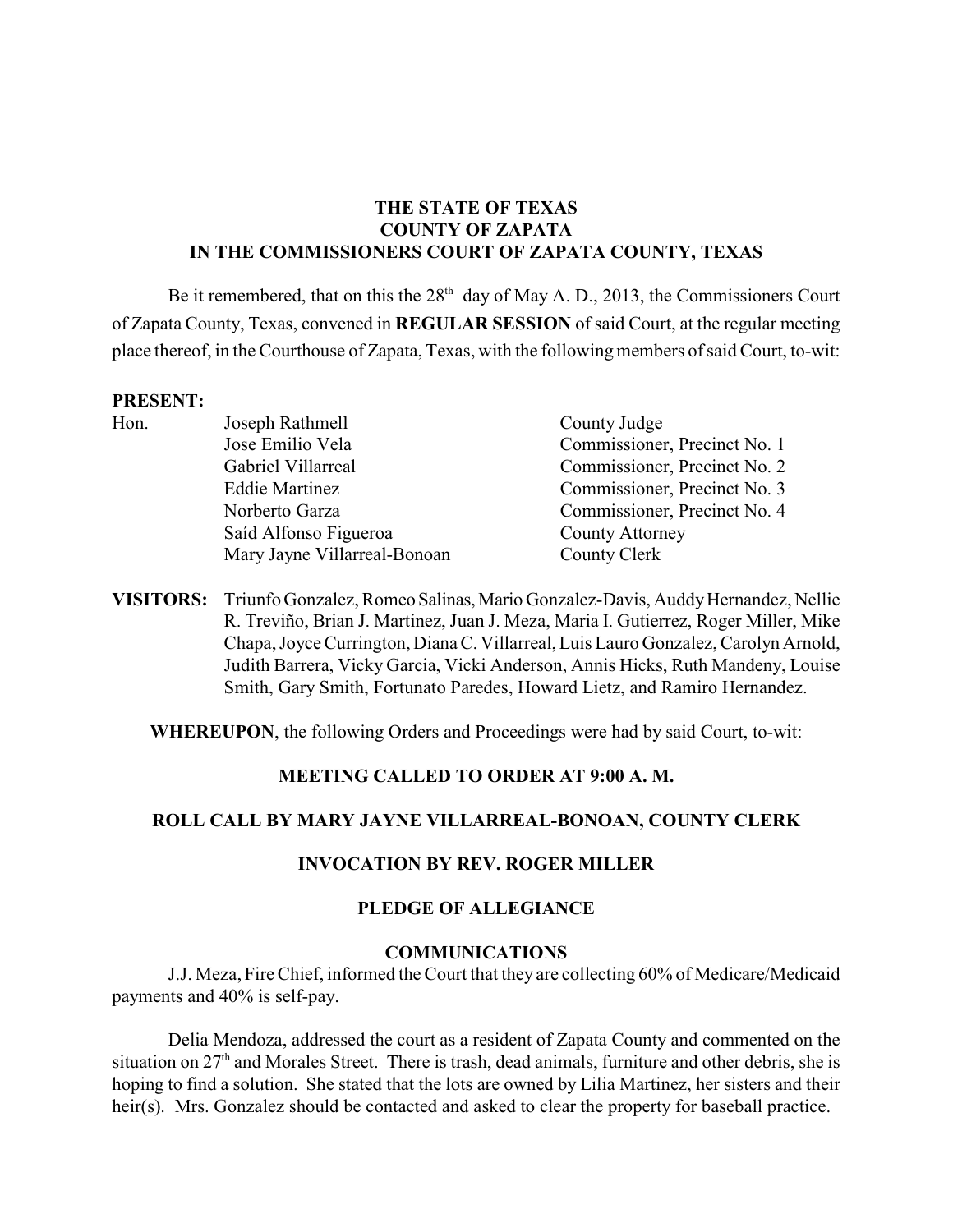Commissioner Villarreal stated that he has contacted law enforcement, however, no effort has been made and no citations have been issued.

Judge Rathmell agreed to contact family members in order to find a solution.

Both Commissioner Martinez and Vela commented that there is an ordinance in place and code enforcers should be contacting property owners and advising them of the risk.

Commissioner Vela further stated that he has had situations at the parks in his precinct and Game Wardens have been very helpful.

Vicki Anderson, a resident of Four Seasons, addressed Commissioners Court regarding the sewer project on FM 3074. Mario Gonzalez-Davis and Manuel Gonzalez informed Mrs. Anderson that the initial engineering has been done and paperwork has been sent to the state for final review. Final plans should be sent to the state by mid month. Mr. Gonzalez further stated that funding for the project is available.

### **ORDER APPROVING INVOICES**

Motion was made by Commissioner Vela, seconded byCommissioner Villarreal, to approve invoices as presented by Triunfo Gonzalez, County Auditor.

The above motion, being put to a vote, was approved by the affirmative vote of all members of the Court.

## **ORDER APPROVING CHECKS ISSUED**

Motion was made by Commissioner Martinez, seconded by Commissioner Garza, to approve checks issued as requested by Hon. Romeo Salinas, County Treasurer.

The above motion, being put to a vote, was approved by the affirmative vote of all members of the Court.

## **STATUS REPORT ON ZAPATA COUNTY SWIMMING POOL**

Ramiro Hernandez, Director of the Zapata County Boys and Girls Club, gave a status report of the Zapata County Swimming Pool. Mr. Hernandez communicated with Valley Pools and they will be here on May 29. A punch list has been submitted to the Court. Mr. Hernandez requested manuals for all moving equipment. Kiddie pool issues have been addressed. There are three life guards in Zapata and one in San Ygnacio, they will fulfill their duties from June 1 through August 31. Pool will open on June 1. Commissioner Vela thanked Mr. Hernandez for his assistance with the pool.

## **STATUS REPORT ON ZAPATA COUNTY LITTLE LEAGUE**

Ramiro Hernandez, Director of the Zapata County Boys and Girls Club, gave a status report of the Zapata County Little League. Mr. Hernandez reported that Little League has over \$10,000 in the bank. Over \$20,000 have been raised and the money is rolling over and goals have been met. Every child has uniforms and equipment was bought.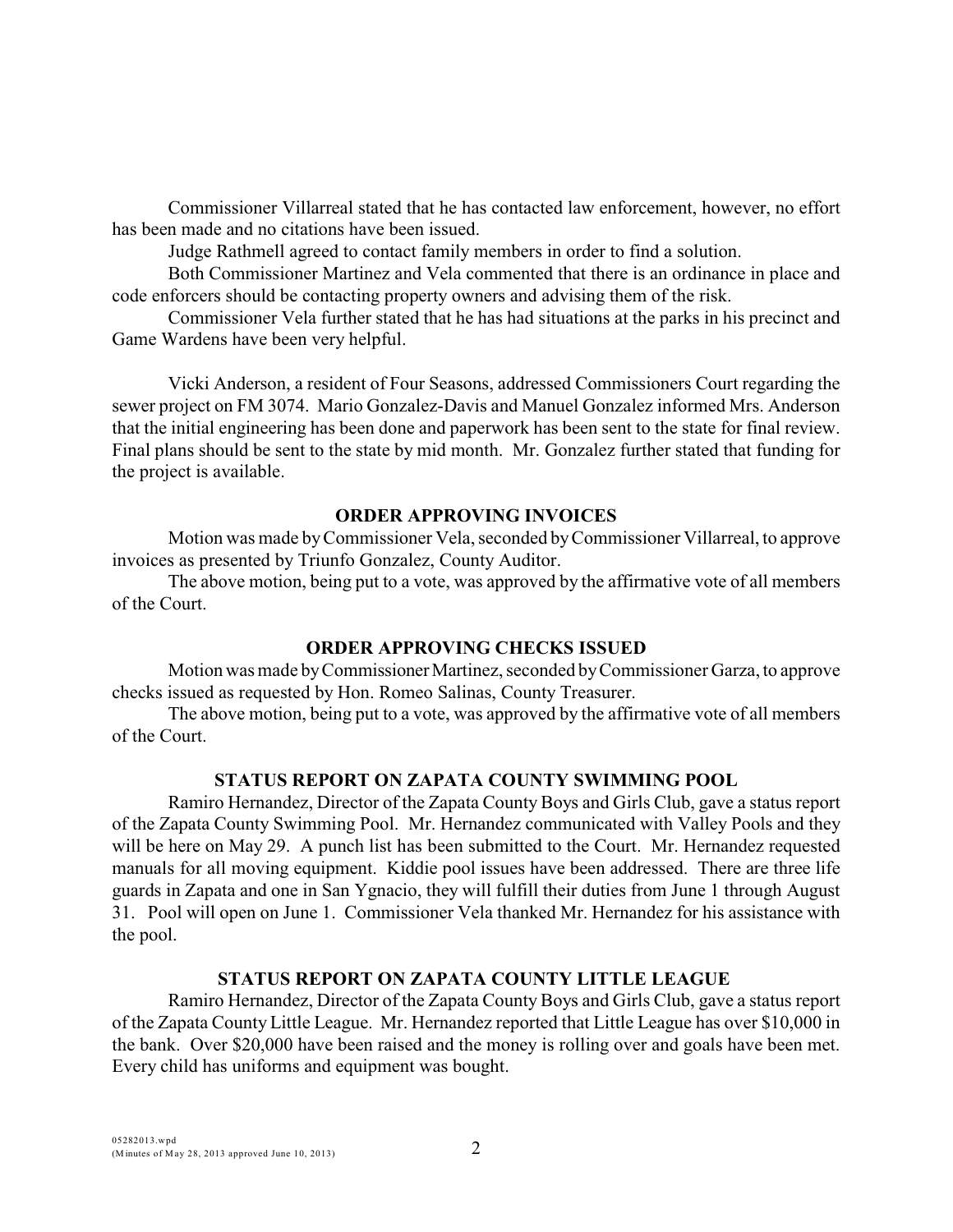### **STATUS REPORT ON BOYS AND GIRLS CLUB**

Ramiro Hernandez, Director of the Zapata County Boys and Girls Club, gave a status report of the Zapata County Boys and Girls Club. Mr. Hernandez reported that there were 141 kids registered last month and 158 registered this month. San Ygnacio had 33 kids registered last month and 34 this month. Commissioner Vela commented that a learning center will be opened in Lopeño. Mr. Hernandez submitted an attendance report for the Court.

 Kids Café is coming along very well. Grand Opening has been scheduled for June 11, however, the date will be changed for a later date being that the Judge and Commissioners will be attending a conference.

Mr. Hernandez talked to Dr. Garcia and a hot spot has been set. San Ygnacio kids will meet from 1 - 5 p.m. at the library.

A basket ball court at Middle School will be used by the kids.

Electricity is down to \$1200 per month from \$3500. Water went down from \$80 to \$40 after urinals were replaced.

There is wifi available at the facility. The Boys and Girls Club is on Facebook and also have a website.

A skeet shoot is scheduled for June.

Mr. Figueroa commended Mr. Hernandez for all his efforts.

## **ORDER ACCEPTING A ONE ACRE TRACT OF LAND DONATED BY MR. AND MRS. CARLOS DE LOS SANTOS TO BE DESIGNATED AND USED FOR AUGMENTING BUSTAMANTE CEMETERY**

Motion was made by Commissioner Garza, seconded by Commissioner Villarreal, to approve and accept a one-acre tract of land donated by Mr. And Mrs. Carlos de los Santos, to be designated and used distinctively for augmenting the Bustamante Cemetery as requested by Hon. Jose E. Vela, Commissioner Pct. 1.

The above motion, being put to a vote, was approved by the affirmative vote of all members of the Court.

## **ORDER TO TABLE REQUEST BY COMMISSIONER VELA REGARDING PROFESSIONAL SERVICES OFFERED BY MS. CAROLYN ARNOLD**

Motion was made by Commissioner Vela, seconded by Commissioner Villarreal, to table action on presentation made by Ms. Carolyn Arnold regarding professional service proposal available to assist Zapata County as requested by Hon. Jose A. Vela, Commissioner Pct. 1..

*Ms. Carolyn Arnold, President, CEO foe CCAC, Inc., gave a presentation regarding a professional service proposal available to assist Zapata County. Ms. Arnold finds refunds and savings on certain services provided. She works solely on refunds and future savings.* 

*Mr. Salinas stated that the county is getting rid of all T-1 lines and will be going with Time Warner and AT&T is being phased out. Ms. Arnold advised that even though there is a two year statute of limitations, it is easier to locate refunds while accounts are still active. She also stated*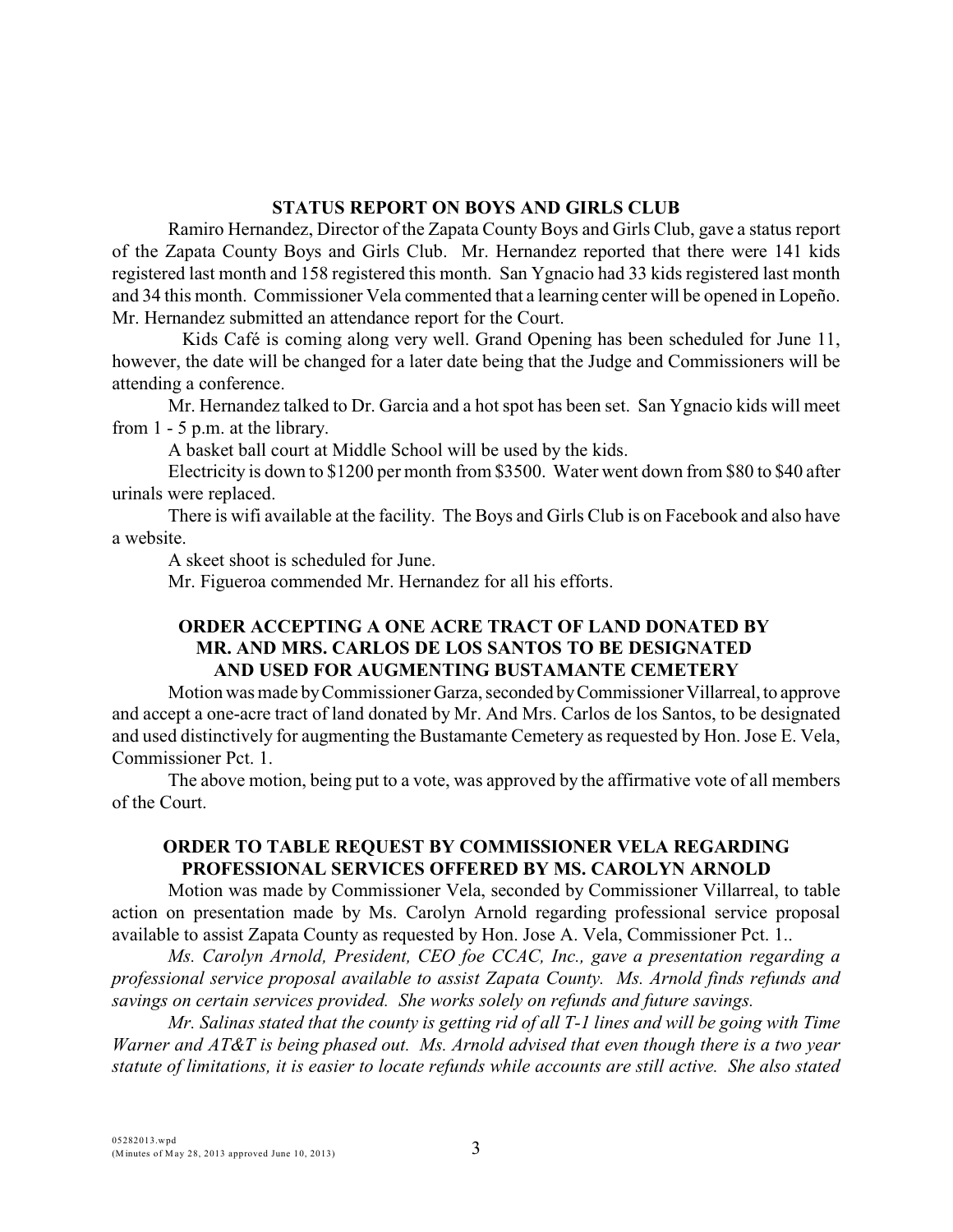*that late payments do not apply to political subdivisions. Ms. Arnold will return to the next Commissioners Court meeting.*

The above motion, being put to a vote, was approved by the affirmative vote of all members of the Court.

### **COMMUNICATIONS**

Mrs. Vicky Anderson addressed the Court and commented on Time Warner's removal of the Access Channel. She added that the Access Channel served as a way of communicating emergency situations.

## **ORDER APPROVING USE OF OSWALDO H. RAMIREZ AND JUANITA G. RAMIREZ EXHIBIT HALL FOR RELAY FOR LIFE**

Motion was made by Commissioner Martinez, seconded by Commissioner Garza, to approve the use of the Oswaldo H. Ramirez and Juanita G. Ramirez Exhibit Hall on August 24 for the Relay for Life as requested by Joyce Currington, Relay for Life Chair Person.

The above motion, being put to a vote, was approved by the affirmative vote of all members of the Court.

## **ORDER TO TABLE REQUEST BY BRIAN MARTINEZ TO SET FEE SCHEDULE FOR OSWALDO H. AND JUANITA G. RAMIREZ EXHIBIT HALL**

Motion was made by Commissioner Vela, seconded by Commissioner Garza, to table request by Brian Martinez from the Zapata County Judge's Office to set the fee schedule for the Oswaldo H. & Juanita G. Ramirez Exhibit Hall. Brian Martinez will acquire more information before setting a fee schedule as requested by Brian Martinez, Zapata County Judge's Office.

The above motion, being put to a vote, was approved by the affirmative vote of all members of the Court.

# **ORDER APPROVING USE OF LITTLE LEAGUE AND SOFTBALL FIELDS FOR INAUGURAL "CLASH OF CLASSES"**

Motion was made by Commissioner Martinez, seconded by Commissioner Garza, to approve the use of the Little League & Softball fields on July 27, for the inaugural "Clash of Classes" as requested by Conrad Barrera, Clash of the Classes.

The above motion, being put to a vote, was approved by the affirmative vote of all members of the Court.

### **ORDER ACCEPTING LAKE SHORE DRIVE TOPOGRAPHIC SURVEY AND DRAINAGE LAYOUT**

Motion was made by Commissioner Garza, seconded by Commissioner Vela, to accept the Lake Shore Drive Topographic Survey and Drainage Layout recommendation by Premier Civil Engineering, L.L.C. as requested by Manuel Gonzalez, Premier Engineering, L.L.C.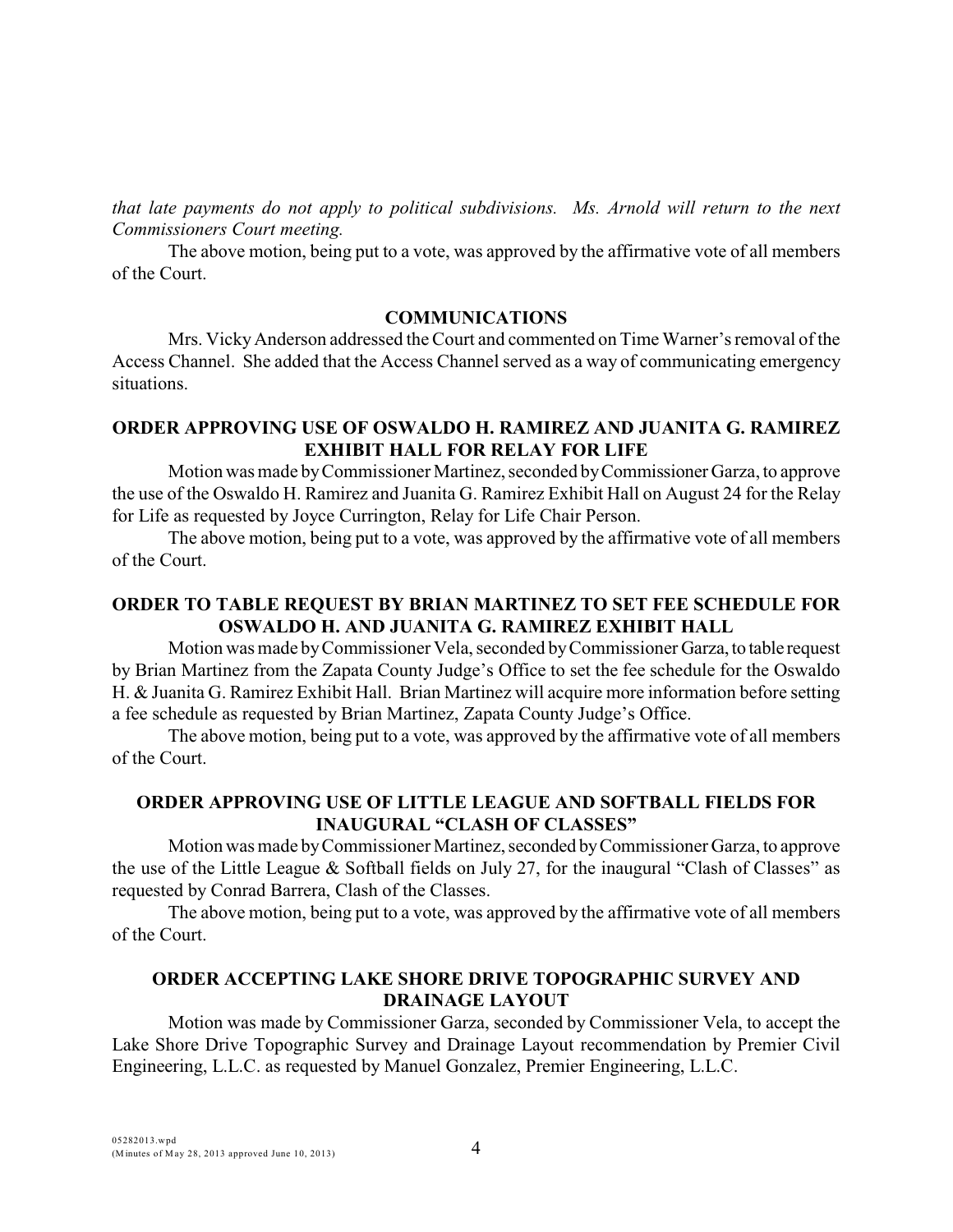The above motion, being put to a vote, was approved by the affirmative vote of all members of the Court.

#### **ORDER ACCEPTING JUAREZ AVENUE TOPOGRAPHIC SURVEY**

Motion was made by Commissioner Martinez, seconded by Commissioner Villarreal, to accept the Juarez Avenue Topographic Survey recommendation by Premier Civil Engineering, L.L.C. as requested by Manuel Gonzalez, Premier Engineering, L.L.C.

The above motion, being put to a vote, was approved by the affirmative vote of all members of the Court.

#### **ORDER APPROVING STREET HUMPS AND STREET LIGHT**

Motion was made by Commissioner Garza, seconded by Commissioner Martinez, to approve the installation of a street hump at 2101 Carla Street in Zapata as requested by Hon. Gabriel Villarreal, Commissioner Pct. 2.

The above motion, being put to a vote, was approved by the affirmative vote of all members of the Court.

Motion was made by Commissioner Garza, seconded by Commissioner Martinez, to approve the installation of a street light at 1411 Falcon as requested by Hon. Gabriel Villarreal, Commissioner Pct. 2.

The above motion, being put to a vote, was approved by the affirmative vote of all members of the Court.

Motion was made by Commissioner Garza, seconded by Commissioner Martinez, to approve the installation of a street hump at 5416 Vicky Lane as requested by Hon. Eddie Martinez, Commissioner Pct. 3.

The above motion, being put to a vote, was approved by the affirmative vote of all members of the Court.

## **ORDER APPROVING RESOLUTION TO AUTHORIZE SUBMISSION OF GRANT TO TEXAS DEPARTMENT OF AGRICULTURE, COLONIA CONSTRUCTION FUND AND AUTHORIZE COUNTY JUDGE, CHIEF EXECUTIVE OFFICER AND AUTHORIZED REPRESENTATIVE TO ACT IN ALL MANNERS PERTAINING TO COUNTY'S PARTICIPATION IN TEXAS COMMUNITY DEVELOPMENT BLOCK GRANT PROGRAM COLONIA FUND**

Motion was made by Commissioner Villarreal, seconded by Commissioner Garza, to approve a resolution to authorize the submission of a grant to the Texas Department of Agriculture, Colonia Construction Fund, and to authorize the County Judge, Chief Executive Officer and authorized representative, to act in all manners pertaining to the County's participation in the Texas Community Development Block Grant Program, Colonia Fund as requested by Mario Gonzalez-Davis, Project Coordinator.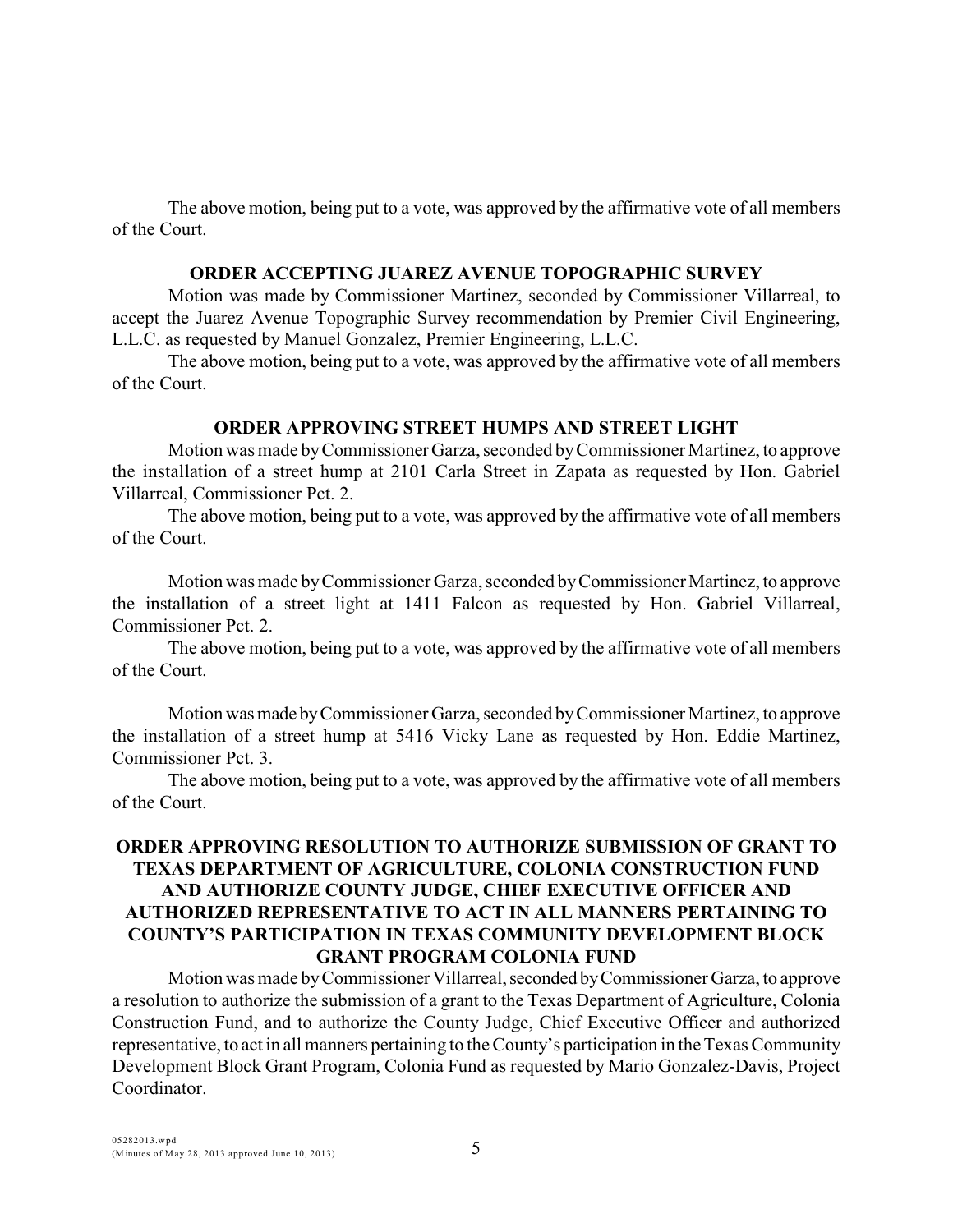The above motion, being put to a vote, was approved by the affirmative vote of all members of the Court.

## **ORDER APPROVING RESOLUTION IN SUPPORT OF CONSOLIDATION OF LOCAL REGISTRARS**

Motion was made by Commissioner Garza, seconded by Commissioner Martinez, to approve a resolution in support of consolidation of local registrars as requested by Hon. Anna M. Guerra, JP Pct. 1, Hon. Juan Maria Gutierrez, JP Pct. 2, Hon. Fernando Muñoz, JP Pct. 3, and Hon. Jose C. Gutierrez, JP Pct. 4.

The above motion, being put to a vote, was approved by the affirmative vote of all members of the Court.

## **MOTION WAS MADE BY COMMISSIONER GARZA, SECONDED BY COMMISSIONER MARTINEZ, TO ENTER INTO EXECUTIVE SESSION**

# **MOTION WAS MADE BY COMMISSIONER MARTINEZ, SECONDED BY COMMISSIONER GARZA, TO RETURN TO REGULAR SESSION**

### **ORDER APPROVING HIRING OF LAW FIRM OF J. CRUZ & ASSOCIATES AND WINSTEAD PC AS BOND COUNSEL AND TERMINATE LEGAL AGREEMENT WITH ESCAMILLA & PONECK INC.**

Motion was made by Commissioner Martinez, seconded by Commissioner Garza, to approve the hiring of the law firm of J. Cruz & Associates and Winstead, P.C., as bond counsel, and terminate the legal agreement with Escamilla & Poneck, Inc. as requested by Hon. Joe Rathmell, County Judge.

*Executive Session is requested pursuant to Texas Government Code Title 5, Sub Chapter D, Section 551.071, Consultation with Attorney.* 

The above motion, being put to a vote, was approved by the affirmative vote of all members of the Court.

### **ORDER APPOINTING MARIA G. GARZA AS NEW INDIGENT CARE DIRECTOR**

Motion was made by Commissioner Vela, seconded by Commissioner Martinez, to appoint Maria G. Garza, as the new Indigent Care Director as requested by Hon. Joe Rathmell, County Judge.

*Executive Session is requested pursuant to Texas Government Code Title 5, Sub Chapter D, Section 554.071, Personnel Matters.* 

The above motion, being put to a vote, was approved by the affirmative vote Commissioner Vela, Martinez, and Villarreal. Commissioner Garza voted against. Motion carried.